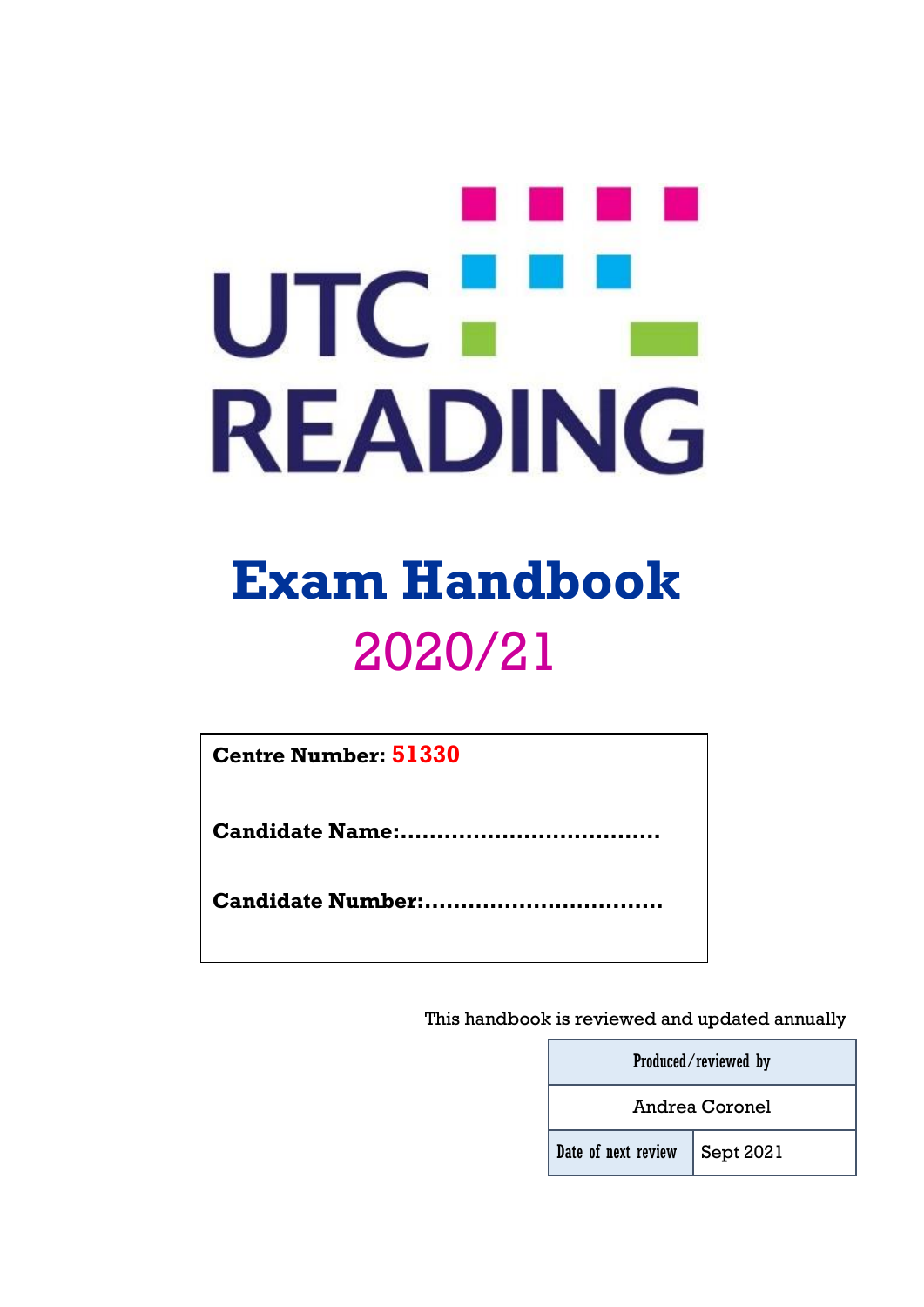

# **Contents**

| Appendix 2 - JCQ Information for candidates - non-examination assessments 16 |
|------------------------------------------------------------------------------|
|                                                                              |
|                                                                              |
|                                                                              |
|                                                                              |
|                                                                              |
|                                                                              |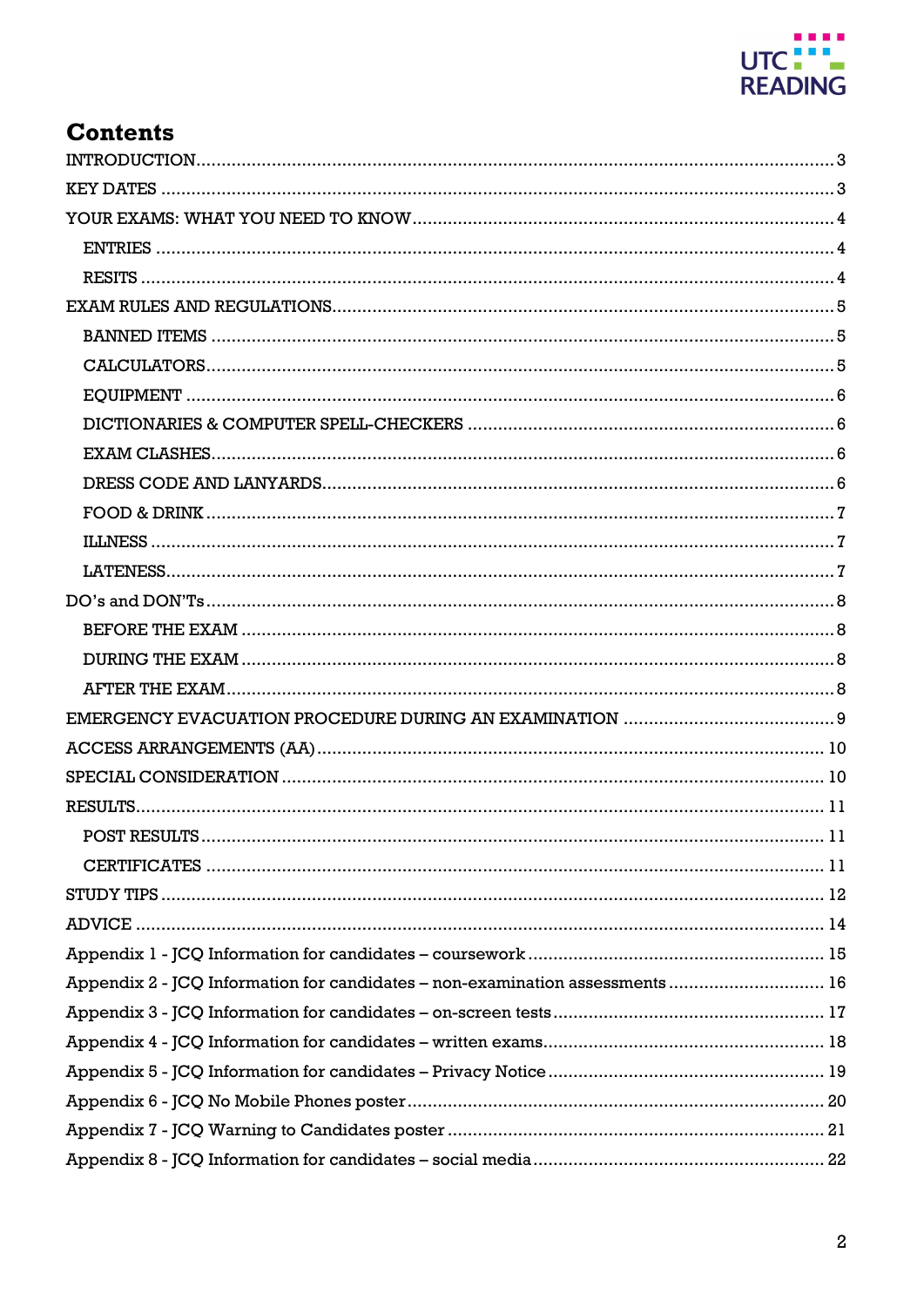

# <span id="page-2-0"></span>**INTRODUCTION**

UTC Reading is committed to ensuring that candidates are fully briefed on the exam and assessment process in place in the centre and are made aware of the required JCQ awarding body instructions and information for candidates.

This booklet contains all the information you need to know regarding the examination regulations and procedures that students are required to follow for the school year 1st September 2020 – 31st August 2021. You will also find some useful dates and frequently asked questions. Please read this booklet carefully and show it to your parents/carers so that they are also aware of the examination regulations and procedures. I can be contacted during the school day in the Exams Office via email/main reception, if you have any queries.

Andrea Coronel Data and Examinations Officer

#### **All Students Must:**

- Read and fully understand the JCQ Notices to Candidates included in this booklet.
- Check all the details on your Individual Candidate Timetable (issued prior to written exams) and report any errors to the Exams Office.
- Inform the school, via the Exams Officer, of any event for which special consideration might be sought from the Awarding Bodies (e.g. illness before or during an exam, bereavement or other trauma, disadvantage or disturbance during an exam).
- Read the instructions of each exam paper very carefully.

### <span id="page-2-1"></span>**KEY DATES**

- 27 November 2020 NCFE qualifications exams
- 23 November 1 December 2020 English GCSE resit/ PPEs for Year 11 & 13
- 17 December 2020 A Level Results released
- 6 20 January 2021 BTEC and Cambridge National qualifications
- 14 January 2021 English and Maths GCSE resit Results issued
- 28 January 2021 OCR Cambridge National January Results issued
- 05 February 2021 NCFE Nov 2020 Results issued
- 11 February 2021 Other GCSE Results issued
- 17 March 2021 BTEC January Results issued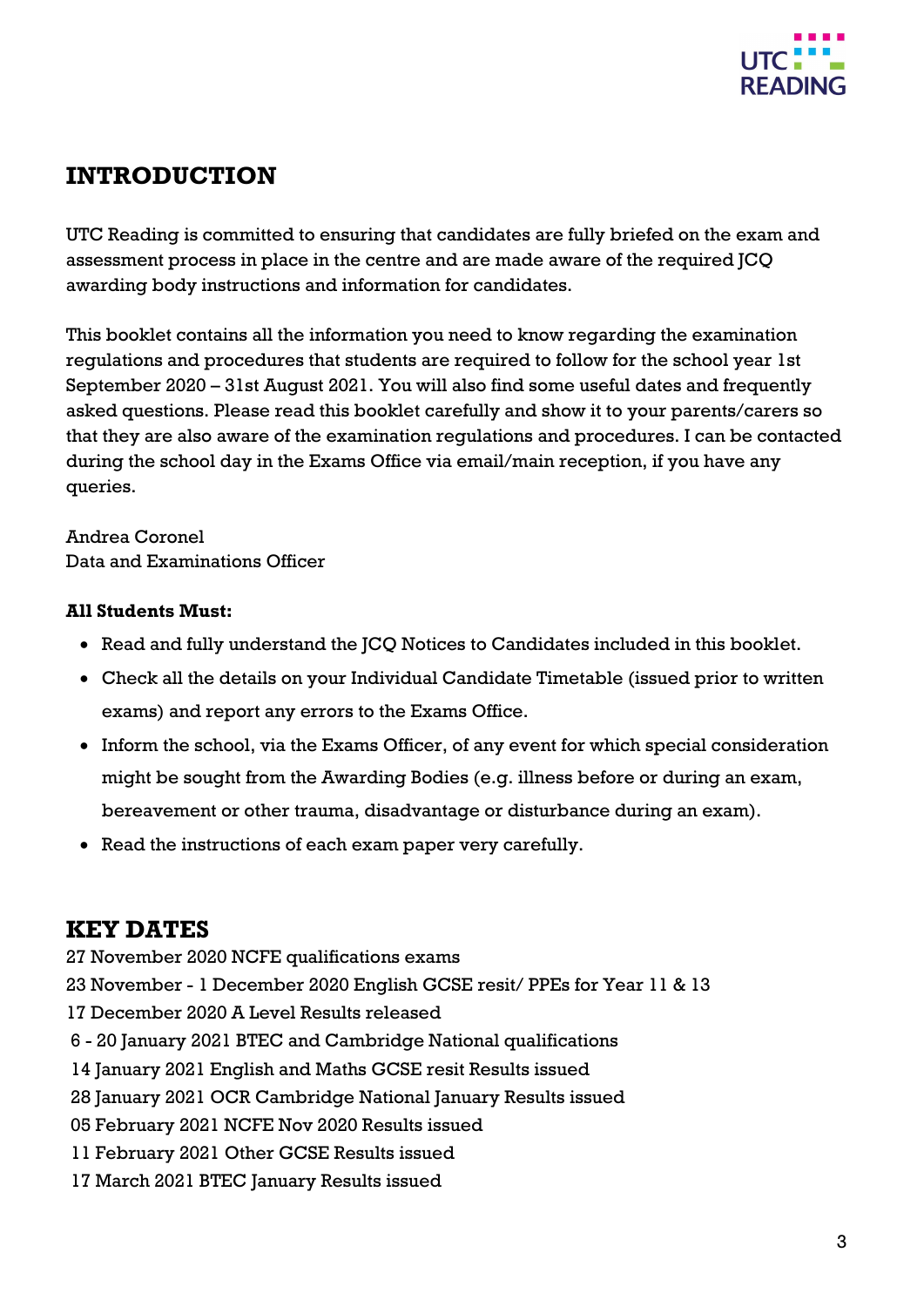

# <span id="page-3-0"></span>**YOUR EXAMS: WHAT YOU NEED TO KNOW**

This year, GCSE, BTEC, and A-Level exams will be taking place between **04 May 2021** and **Friday 02 July 2021**. Morning exams begin at **9.00am** and afternoon exams begin at **2.00pm**. You are advised to arrive at least **15 minutes** before the start of each exam.

#### **Contingency day - Summer 2021 (Provisional date)**

"The awarding bodies have designated **Wednesday 07 July 2021** as a 'contingency day' for examinations. The designation of a 'contingency day' within the common examination timetable is in the event of national or local disruption to examinations. It is part of the awarding bodies' standard contingency planning for examinations." [ICE 15]

#### **Therefore ALL STUDENTS must be available until after this date which is: Wednesday 07 July 2021(Provisional date)**

When you come to school for an exam, you should go to the locations listed below 15 minutes before start time.

- Year 11 Green Zone
- Year 12 & 13 Pink & Light Blue ILZ for BTEC and A Level Exams.

Some exams might be scheduled to take place on the same day and the same time. This is called an **exam clash** and special arrangements will be made to allow you to sit all of the exams you are entered for. There is more information about exam clashes on page 6.

#### **WHAT YOU NEED TO DO**

- Read through your exam timetable. If you have an exam clash or think you have been entered for the wrong paper or tier, see the Exams Officer immediately.
- Learn the dates and times of your exams. You might find it useful to make a note of all your exams in your diary, planner, or home calendar.
- Keep all of your exam information organised and in a safe place.

#### <span id="page-3-1"></span>**ENTRIES**

You will automatically be entered for all your exams. If you wish take an exam for a subject not taught at UTC Reading such as native language you can do so subject to approval. Please speak to the Exams Officer to discuss specifications and costs, payment for exams (outside your taught subjects) must be made by **10th February 2021.**

#### <span id="page-3-2"></span>**RESITS**

All resits will be decided by your subject teacher. If you wish to resit a unit/qualification to improve your grade you may have to cover the cost yourself, please speak to the Exams Officer to discuss. All requests and payments must be made by **10th February 2021.**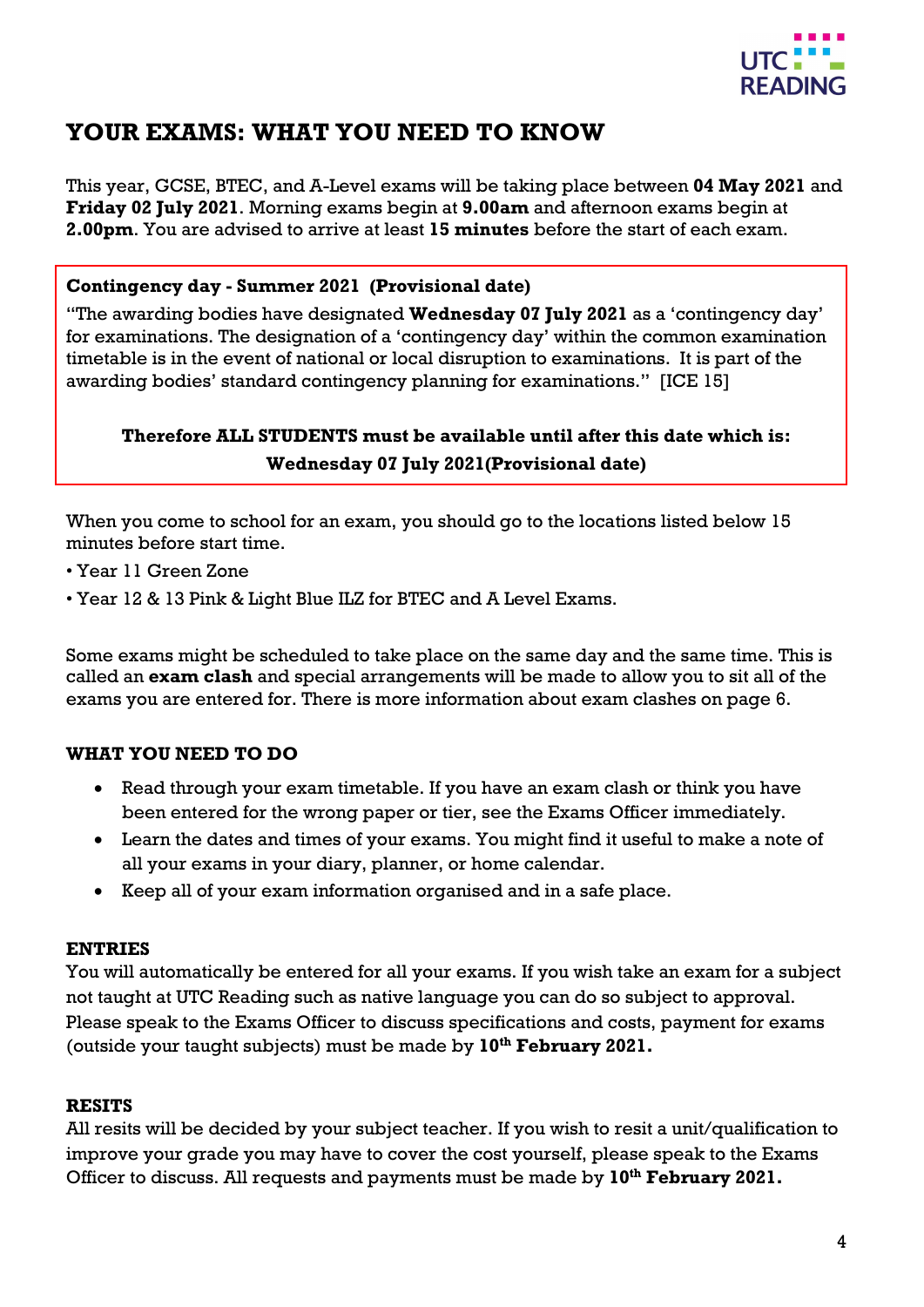

# <span id="page-4-0"></span>**EXAM RULES AND REGULATIONS**

#### <span id="page-4-1"></span>**BANNED ITEMS**

You **MUST NOT** take the following items into the exam room:

- × Notes
- × iPod
- × Mobile phone
- $\times$  MP3 or MP4 player
- $\times$  Fitbit, any watch of any description, smart or otherwise\*
- $\times$  Any other web-enabled source of information

**Remember!** Possession of any unauthorised material or banned items is breaking the rules, even if you do not intend to use them, and you will be subject to **penalty and possible disqualification.**

\*It may seem strange to put a blanket ban on watches, but smart watches now are harder to identify given that some look like traditional watches. Guidance from the examination boards and the independent commission on examination malpractice is to expect all watches to be removed for the avoidance of any doubt. Clocks will always be provided in the examination rooms to ensure students are aware of the timing of the examinations. If you have difficulty seeing the clock please speak to the Exams Officer.

#### <span id="page-4-2"></span>**CALCULATORS**

You may use a calculator in an exam, unless the exam paper explicitly says you can not – for example, the non-calculator Maths GCSE and GCSE Computer Science. Below is a quick guide to the regulations when bringing a calculator into an exam.

| <b>Calculators must be:</b>                                                                                                                                                                          | <b>Calculators must not:</b>                                                                                                                                                                                                    |
|------------------------------------------------------------------------------------------------------------------------------------------------------------------------------------------------------|---------------------------------------------------------------------------------------------------------------------------------------------------------------------------------------------------------------------------------|
| of a size suitable for use on the<br>$\circ$<br>desk;<br>either battery or solar powered;<br>$\circ$<br>free of lids, cases and covers which<br>$\circ$<br>have printed instructions or<br>formulas. | • be designed or adapted to offer any of these<br>facilities: -<br>language translators;<br>symbolic algebra manipulation;<br>symbolic differentiation or integration;<br>communication with other machines or<br>the internet; |
| The candidate is responsible for the<br>following:                                                                                                                                                   | • be borrowed from another candidate during<br>an examination for any reason;                                                                                                                                                   |
| $\circ$ the calculator's power supply;<br>$\circ$ the calculator's working condition;<br>$\circ$ clearing anything stored in the<br>calculator.                                                      | • have retrievable information stored in them -<br>this includes:<br>databanks;<br>dictionaries;<br>mathematical formulas;<br>text.                                                                                             |

If you use a calculator in an exam, make sure the case has been removed before you enter the exam room. Do not bring the instruction leaflet with you. You cannot borrow a calculator from another candidate. Your calculator must not have facilities for language translation or communication with other machines or the internet. No retrievable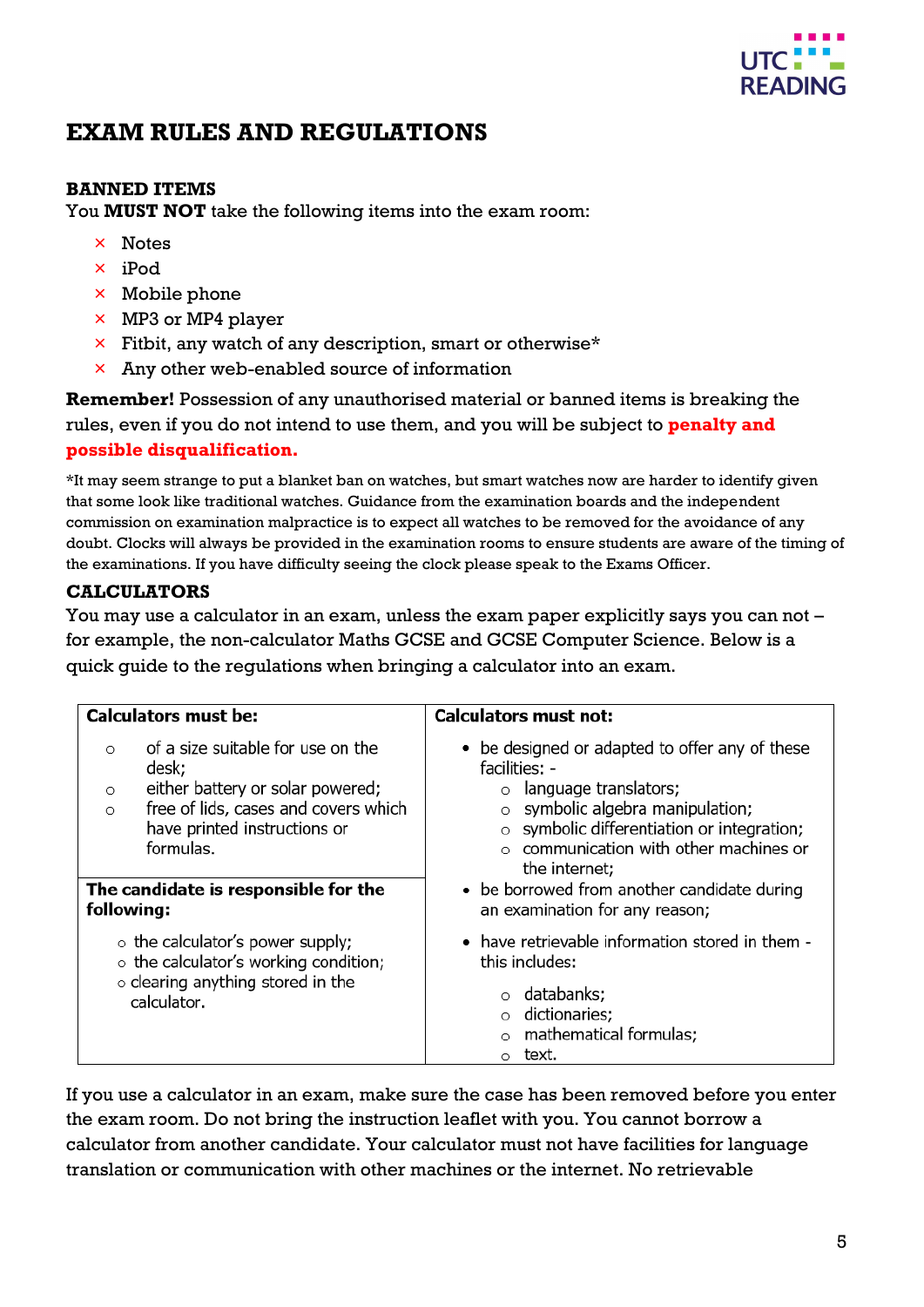

information, such as dictionaries, mathematical formulas, or text files, can be stored on your calculator.

#### <span id="page-5-0"></span>**EQUIPMENT**

You are responsible for bringing your own equipment for each exam. Some spares pens will be provided for those who have forgotten. Do not rely on equipment being there for you, if it runs out you cannot borrow from other students.

- You must write clearly and in **BLACK INK**
- $\checkmark$  For subjects that require you to draw or annotate diagrams, an HB pencil is required.
- $\checkmark$  Coloured pencils or inks may only be used for diagrams, maps, charts, etc. unless the instructions printed on the front of the question paper state otherwise.
- Pencil cases brought into the examination room must be **TRANSPARENT**
- $\times$  You cannot borrow any equipment from another candidate during the exam.
- $\times$  You cannot use correcting pens, fluid, or tape.
- × You cannot use erasable pens, gel pens, or highlighters in your answers.
- $\times$  Wristwatches are allowed, but they can not be worn in the exam hall, and must be placed on your desk.

#### <span id="page-5-1"></span>**DICTIONARIES & COMPUTER SPELL-CHECKERS**

Neither dictionaries nor computer spell-checkers are allowed in any exam (except those with AA for scribe). If you have English as a second language and have recently arrived in the UK, you may be eligible for a paper dictionary in some examinations, and your teachers will discuss this with you.

#### <span id="page-5-2"></span>**EXAM CLASHES**

In the event that two or more of your exams are scheduled to take place at the same time on the same date, special arrangements will be made. You will be able to take all of your exams, but you will sit them one after another, with a small rest period in between, and you may likely have to sit the second exam in a different seat to the first. You will be unable to contact any other candidates – and you will have to be accompanied by an invigilator – until all of your exams for that session have ended. If the total time of the exams clashing is 3 hours or less then you are not allowed to revise during your supervised break. If the total time is more than 3 hours then you will be provide a longer break in which you will be allowed to revise for the next subject.

#### <span id="page-5-3"></span>**DRESS CODE AND LANYARDS**

All students are required to wear business-like attire to their exams as they would during a normal school day. You will **not be allowed** a coat/jacket or hoodie into the exam room so you must make sure you wear enough layers in cold weather.

Lanyards should be worn at all times, once you are seated in the exam room you will be asked to place them on the desk. If an invigilator cannot identify you with your college ID, you may be asked to leave until a member of staff can identify you.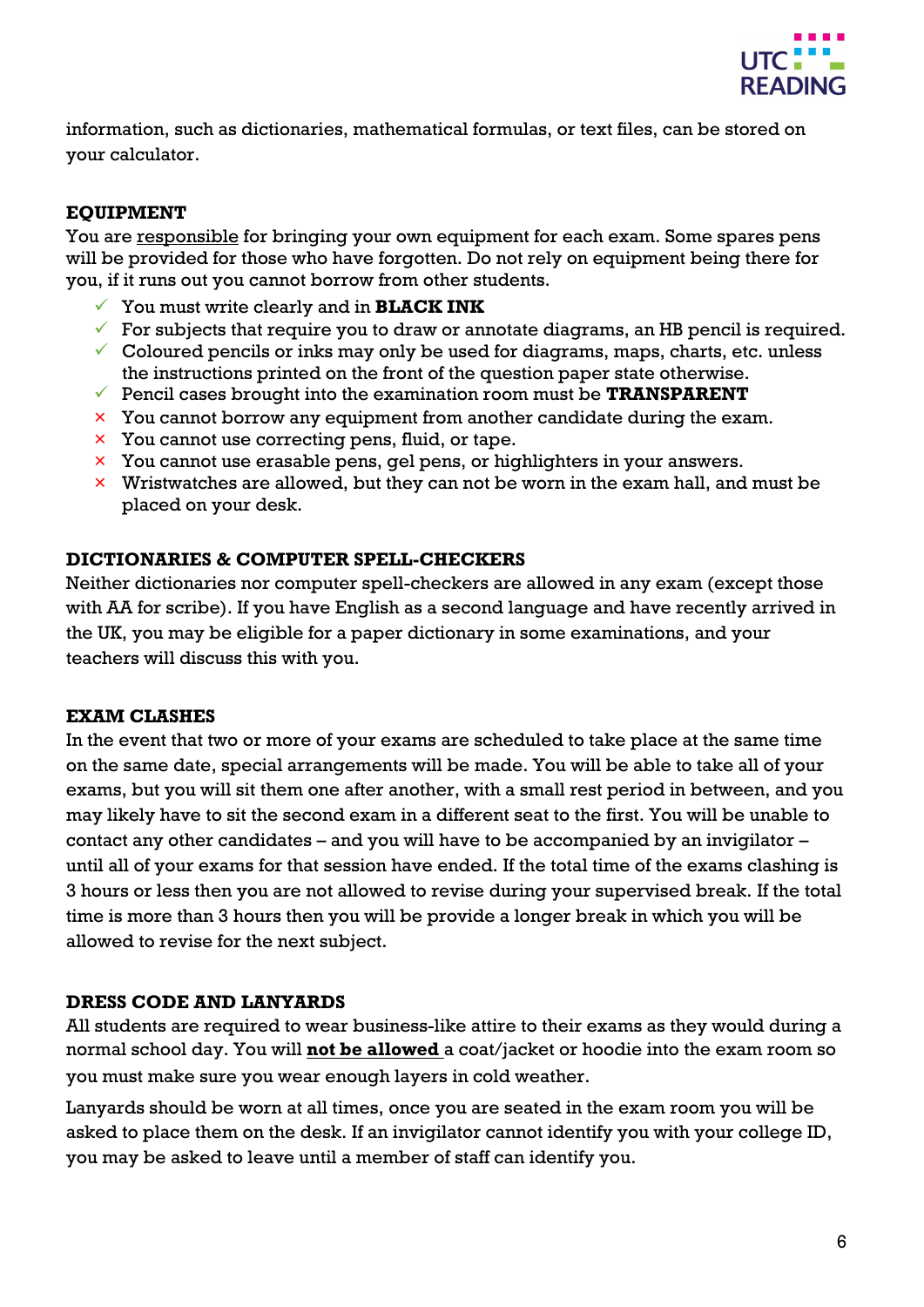

#### <span id="page-6-0"></span>**FOOD & DRINK**

Only water or light liquids (squash) are allowed. This should be in a clear bottle with all labels removed. No food is allowed, sweets are allowed as long as they are not in wrappers and are in a clear container/bag. No chewing gum is permitted.

#### <span id="page-6-1"></span>**ILLNESS**

If you are unwell and unable to attend any exam, telephone the school at the earliest possible opportunity to inform us that you will not be attending the exam. You will need to present a medical certificate from your doctor for any illness that has resulted in you having to miss an exam. This certificate needs to be given to the Exams Officer immediately, along with a letter detailing which exams were missed. This will allow the school to apply for special consideration for your final result. Failure to provide a medical certificate will result in you being charged for the exam missed. If you feel unwell during an exam please tell let the invigilator know so they can help.

#### <span id="page-6-2"></span>**LATENESS**

If you arrive late for an exam, report to the Exams Officer or the invigilator running the exam. The exam board will be informed and you might not be given all of the time allowed to complete your paper. If you arrive later than **10.00am** for a morning exam or **2.30pm** for an afternoon exam, the exam board may not accept your exam. For exams under **1 hour**, if you arrive late, even just 5 minutes the exam board may not accept your exam.

#### **COVID-19**

- To keep the bubbles separate, we will be using two separate entrances in the Hall. KS4 will enter through the normal door in the corridors, KS5 will enter through the canteen.
- There will be a 2-metre distance between KS4 and KS5 in the exam rooms.
- Face coverings must be worn entering and leaving the exam rooms but students can remove them once seated if they wish to do so.
- This year we will only be proving spare **PENS** if you have forgotten yours**,** students must come prepared with the correct equipment for exams (rulers, calculators etc.)
- All students must sanitized their hands when entering the exams rooms.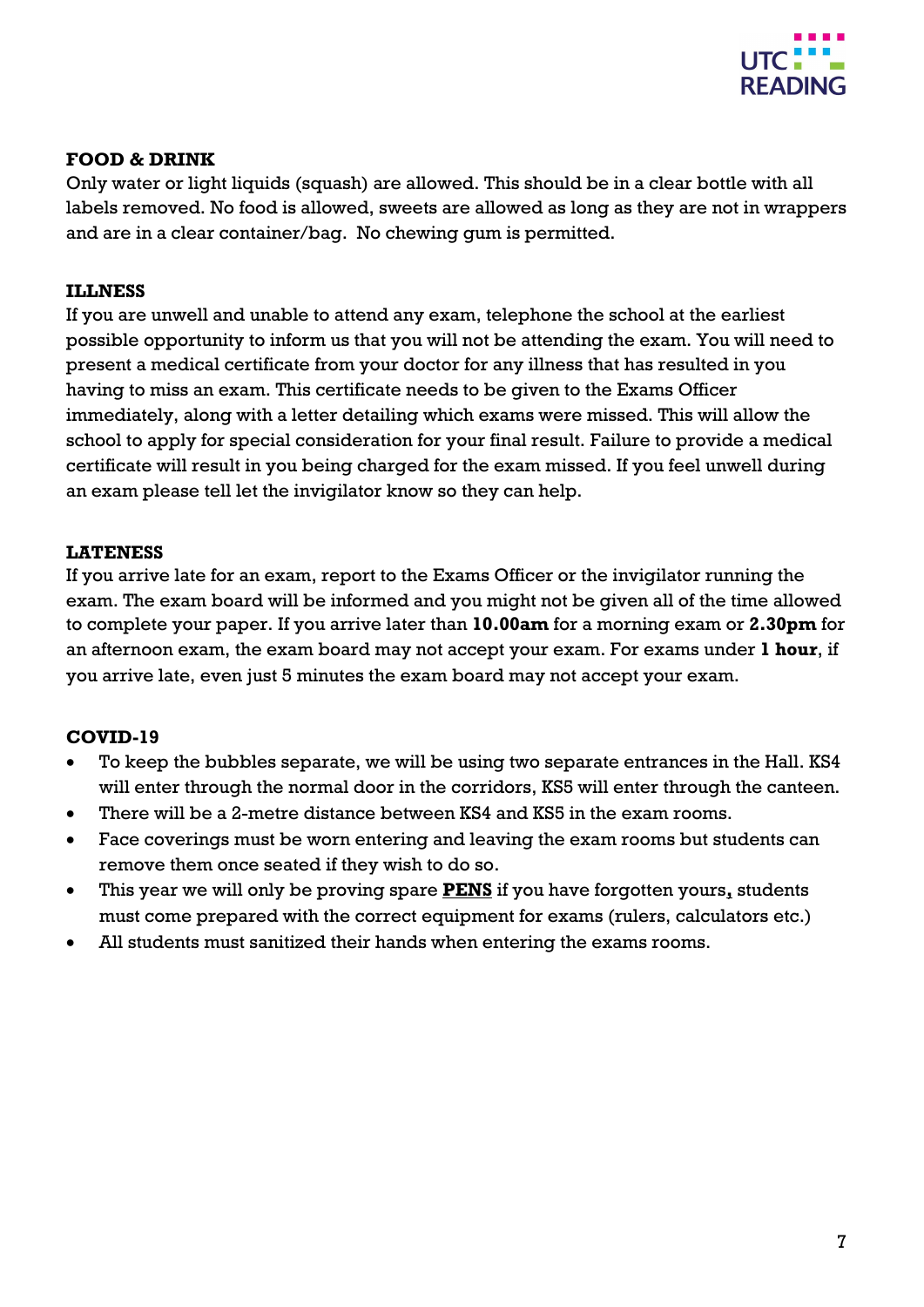

# <span id="page-7-0"></span>**DO's and DON'Ts**

#### <span id="page-7-1"></span>**BEFORE THE EXAM**

- Go toilet, put belongings in locker.
- Check you have all the correct equipment for the exam.
- Check the seating plans so you know where you will be seating.
- **Turn mobile off and place in bag or be ready to hand in.**

#### <span id="page-7-2"></span>**DURING THE EXAM**

- You are under exam conditions as soon as you come in the room, you must come in silently and take your seat quickly.
- Always listen to the invigilator and **follow their instructions** at all times. You must not write anything until you **are instructed** to do so.
- **Put up your hand** if you are unsure about what you have to do; you do not feel well; or you need more answer sheets. An invigilator will help you.
- **Tell the invigilator immediately** if you think you have been given the incorrect exam paper, or your paper is incomplete or poorly printed.
- Any rough work must be done on the exam paper and **crossed out**. Spare paper will not be provided for rough work.
- You are only permitted one toilet break per exam; to be exempt from this you must provide a medical certificate/ letter.
- **Must stay for the full duration of the exam.**
- $\times$  Do not talk to, try to communicate with, or disturb other candidates.
- $\times$  If you leave the exam room unaccompanied by an invigilator before the exam has finished, you will not be allowed to return. !
- ! If you try to cheat, or break the rules in any way, **you will be disqualified from that exam and could be disqualified from all your subjects.**

#### <span id="page-7-3"></span>**AFTER THE EXAM**

- Stop writing/typing as soon as the invigilator announces the end of the exam.
- Check your name and candidate number is on your paper.
- **Hand back any loaned equipment**
- **Leave in silence as there may be other exams taking place**
- $\times$  Do not walk out before you have been dismissed.
- $\times$  Do not talk as soon as you get out the room, wait until you leave the corridor.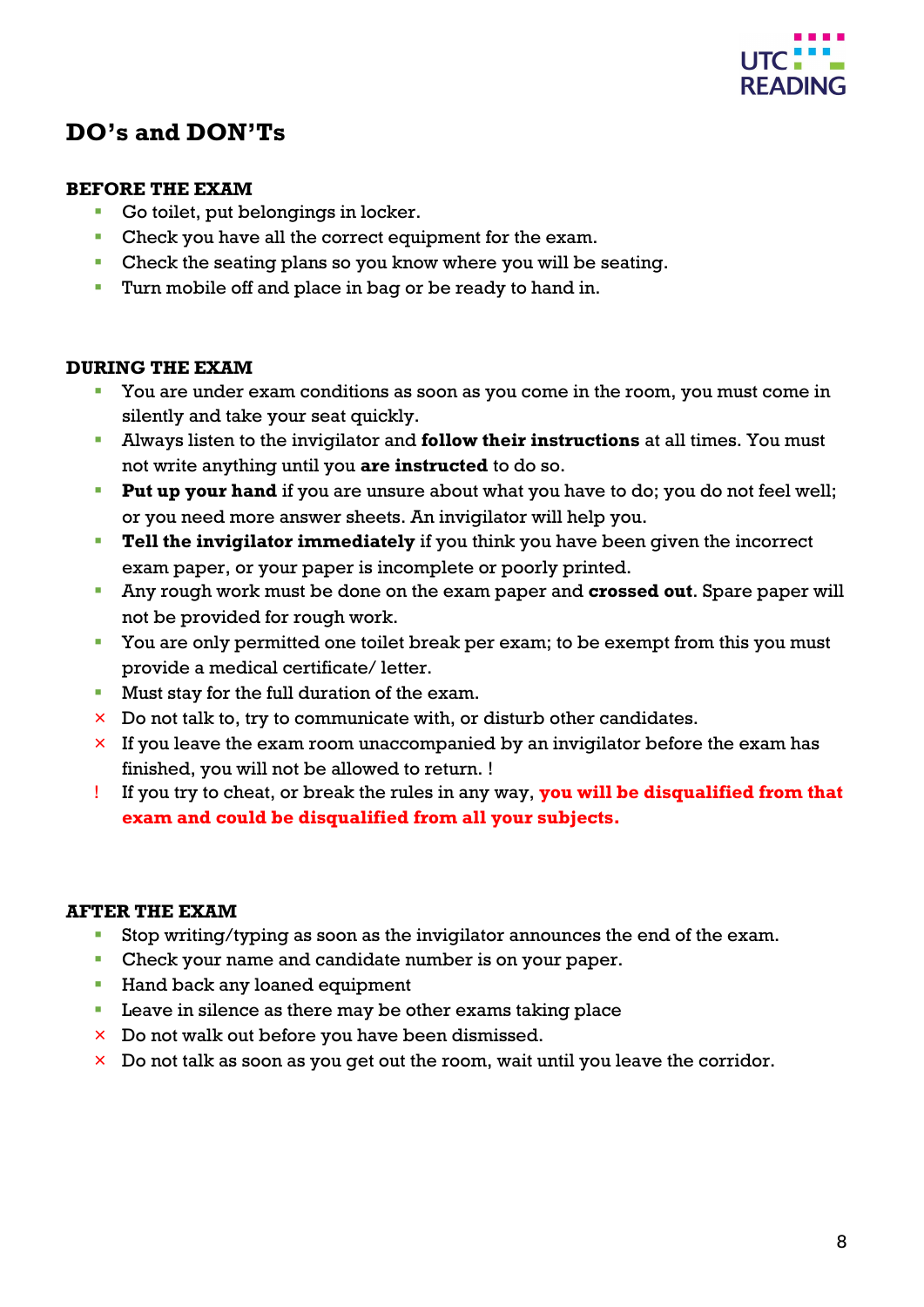

# <span id="page-8-0"></span>**EMERGENCY EVACUATION PROCEDURE DURING AN EXAMINATION**

#### **Instructions for Invigilators**

- Whilst the safety of candidates is paramount, we are duty bound to maintain the integrity of the examination. With these aims in mind:
- Establish the location of the nearest fire exits to the examination room, the access route to it/them and the location of assembly points.
- Establish whether any emergency alarm testing is anticipated during the examination and if so warn the candidates
- Ensure that you instruct candidates about the evacuation procedure and rules before you allow candidates to start the examination.
- Ensure that you note the time and duration of any evacuation.
- Ensure that the attendance register is taken at the assembly point, that the candidates remain segregated from other evacuees and silent throughout, and that the attendance register is checked again on return to the exam room
- Ensure that on their return to the examination room candidates indicate on their exam scripts the point at which the exam was interrupted by the emergency evacuation by underlining across the full page and writing the word EVACUATION
- Ensure that the time lost during the evacuation is added to the scheduled finish time for the examination if possible.
- Ensure that a report of the evacuation is completed and returned to the Exams Office

#### **Instructions to candidates if evacuation is necessary**

- Stop writing immediately.
- Keep calm ; leave scripts on desks & belongings in exam room
- Evacuate the room with the invigilator, remain under supervision throughout the evacuation and return with the invigilator to exam room once evacuation over.
- Keep yourselves separate from other students evacuating the premises and speak to no one other than the invigilator or safety officer during the evacuation as still under examination conditions.
- On return to exam room, annotate **exam script to indicate where you restart the exam following evacuation**

## **MEETING POINT: Lawn in front of Reception**

**REMEMBER!** An emergency procedure occurring during your exam season is very

unlikely, so there is no need to worry.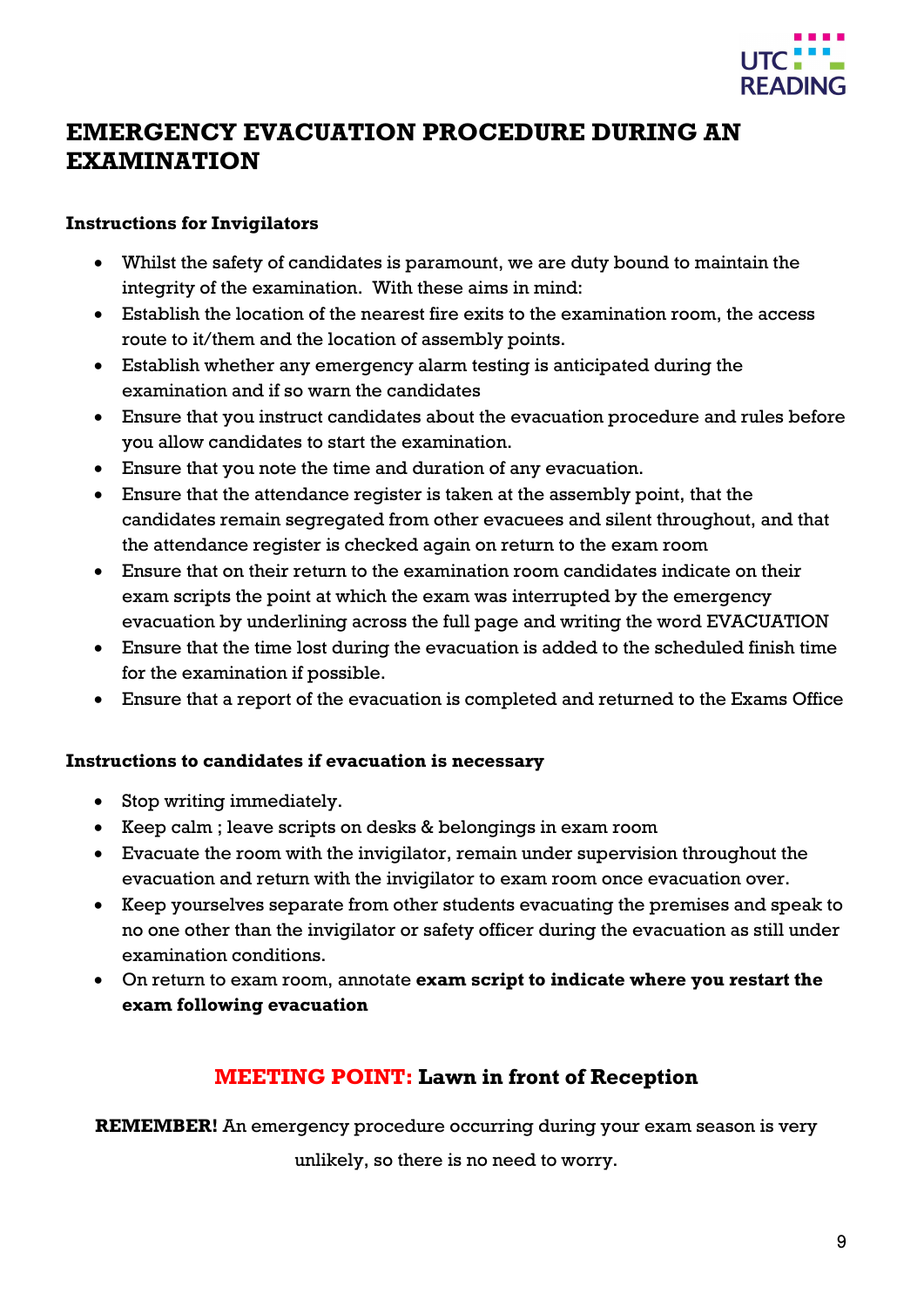

# <span id="page-9-0"></span>**ACCESS ARRANGEMENTS (AA)**

Access arrangements allow candidates with specific needs, such as special educational needs, disabilities or temporary injuries to access the assessment and show what they know and can do without changing the demands of the assessment.

To be eligible for AA, it must reflect your normal way of working and must be backed up by a significant amount of evidence collated over a several academic terms (minimum).. Evidence can be:

- Form 8 & JCQ approval from previous school
- EHCP ( Special Educational Needs (SEN) or an Education, Health and Care Plan)
- **Assessment Report**
- **Lucid Exact Report**
- Evidence from subject teachers confirming it is your normal way or working.

If you have been granted AA and do not use it then it is not your normal way of working and the SENCo may consider withdrawing the arrangement.

# <span id="page-9-1"></span>**SPECIAL CONSIDERATION**

Special Consideration can be given to candidates who have been disadvantaged during an exam or a series of exams. This means that a mark or grade can be adjusted to better reflect a candidate's ability when circumstances, outside of their control, have negatively affected their performance at the time of their exams.

Candidates are eligible for Special Consideration if, at the time of their exams, they have:

- suffered a temporary illness or injury, bereavement, domestic crisis, or serious disturbance during an exam;
- not received the correct exam paper or necessary equipment (for example, a CD for a language listening paper) at the start of their exam, or the correct access arrangements that have been previously approved.

If you believe you are eligible to make a Special Consideration request, you must notify the Exams Officer immediately following the end of your exam. Appeals for Special Consideration cannot be made after **10 July 2021.**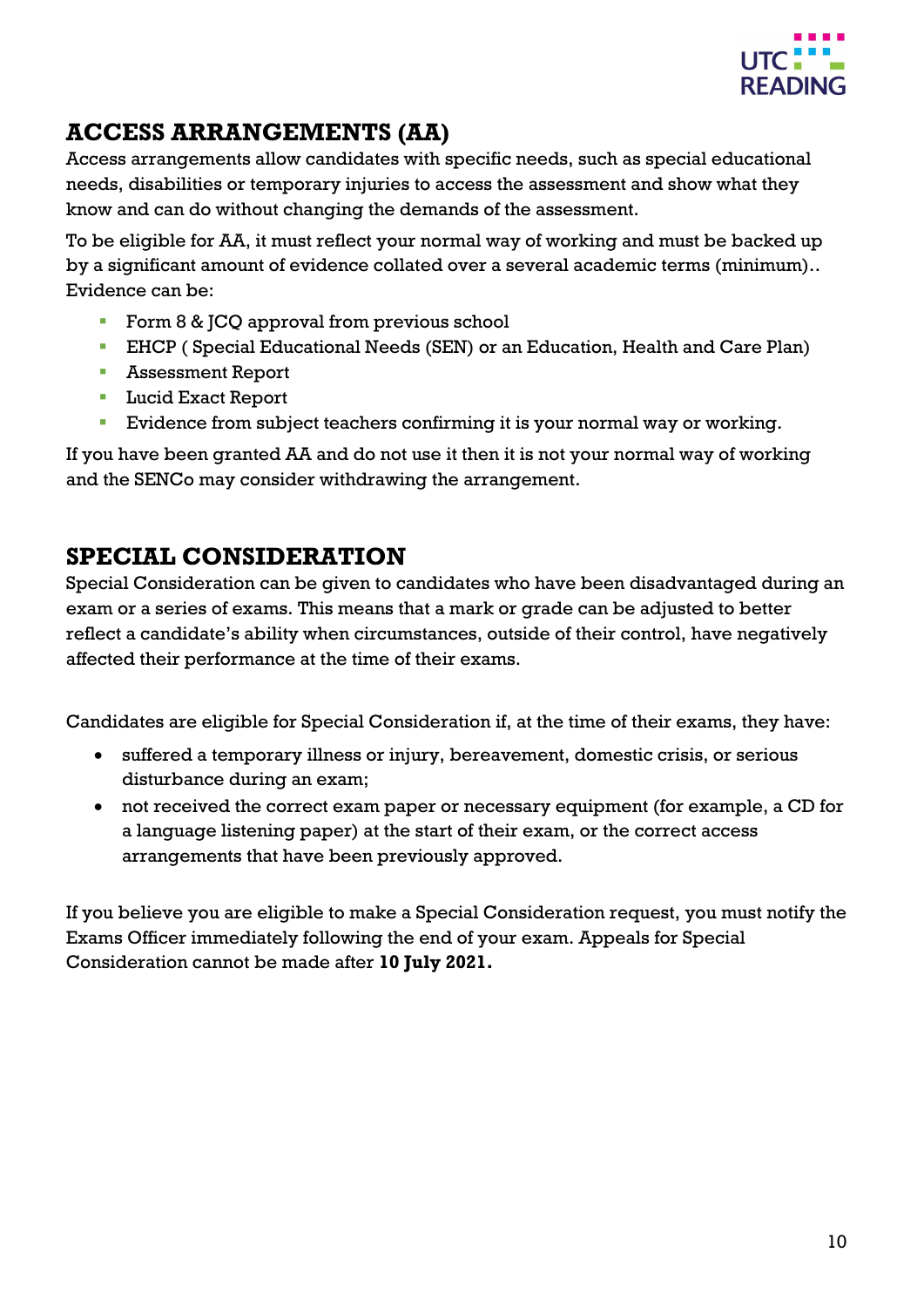

# <span id="page-10-0"></span>**RESULTS**

You will be able to collect your results from the school on the following days:

- **A-Levels/L3 BTECs** Tuesday 24 August 2021 between 8.30 and 12.30PM
- **GCSE & L2 Vocational Quals**  Friday 27 August 2021 between 8.30 and 12.30PM

If you are unavailable on these dates and would like a relative to collect your results on your behalf, written confirmation is required. Speak to the Exams Officer for how to arrange this.

#### <span id="page-10-1"></span>**POST RESULTS**

Exam Boards provide various services after the results have been handed out.

| <b>Service</b> | Type                                | <b>What happens?</b>                                                                                                                                                                                 |
|----------------|-------------------------------------|------------------------------------------------------------------------------------------------------------------------------------------------------------------------------------------------------|
|                | Clerical check                      | The adding up of marks is checked.                                                                                                                                                                   |
| 2              | Review of marking                   | The exam paper is checked to make sure it was marked correctly<br>according to the mark scheme. Marks are changed if the new<br>examiner feels there has been a clear marking error.                 |
| 3              | Access to script<br>(original)      | You get your original exam paper back.                                                                                                                                                               |
|                | Priority Review of<br>marking       | The exam paper is checked very quickly to make sure it was<br>marked correctly according to the mark scheme. Marks are<br>changed if the new examiner feels there has been a clear marking<br>error. |
| 5              | Priority Access to<br>script (copy) | You get a copy of your exam paper back quickly so you can<br>decide whether to apply for a review of marking.                                                                                        |

The deadline to make requests for the May and June exam season is usually sometime between 31 August (for Priority) and 17 September 2021 – although you are advised to make applications at least a week earlier than this date.

#### <span id="page-10-2"></span>**CERTIFICATES**

Certificates are issued from the exam boards and will usually handed out at the Year 11 and 13 Graduation Ceremony in Winter, however due to the circumstances this year they may just be collected from reception from January until 5th April 2022. If you are unable to collect your certificates in person, a parent/guardian may collect on your behalf but they must have a written letter of authorisation from you.

Due to the valuable nature of the certificate, we do not post them, as they are difficult to replace if lost. You can provide a self-addressed A4 envelope if you wish to take the risk of having them posted. If you lose your certificate, a Statement of Result can be obtained from the Exam board, but this will incur a charge of approx. £40.00 per board. If they are accidentally destroyed (e.g. fire, theft) an application for replacements can also be made via the Examining Bodies website, supported by a statement from a relevant source.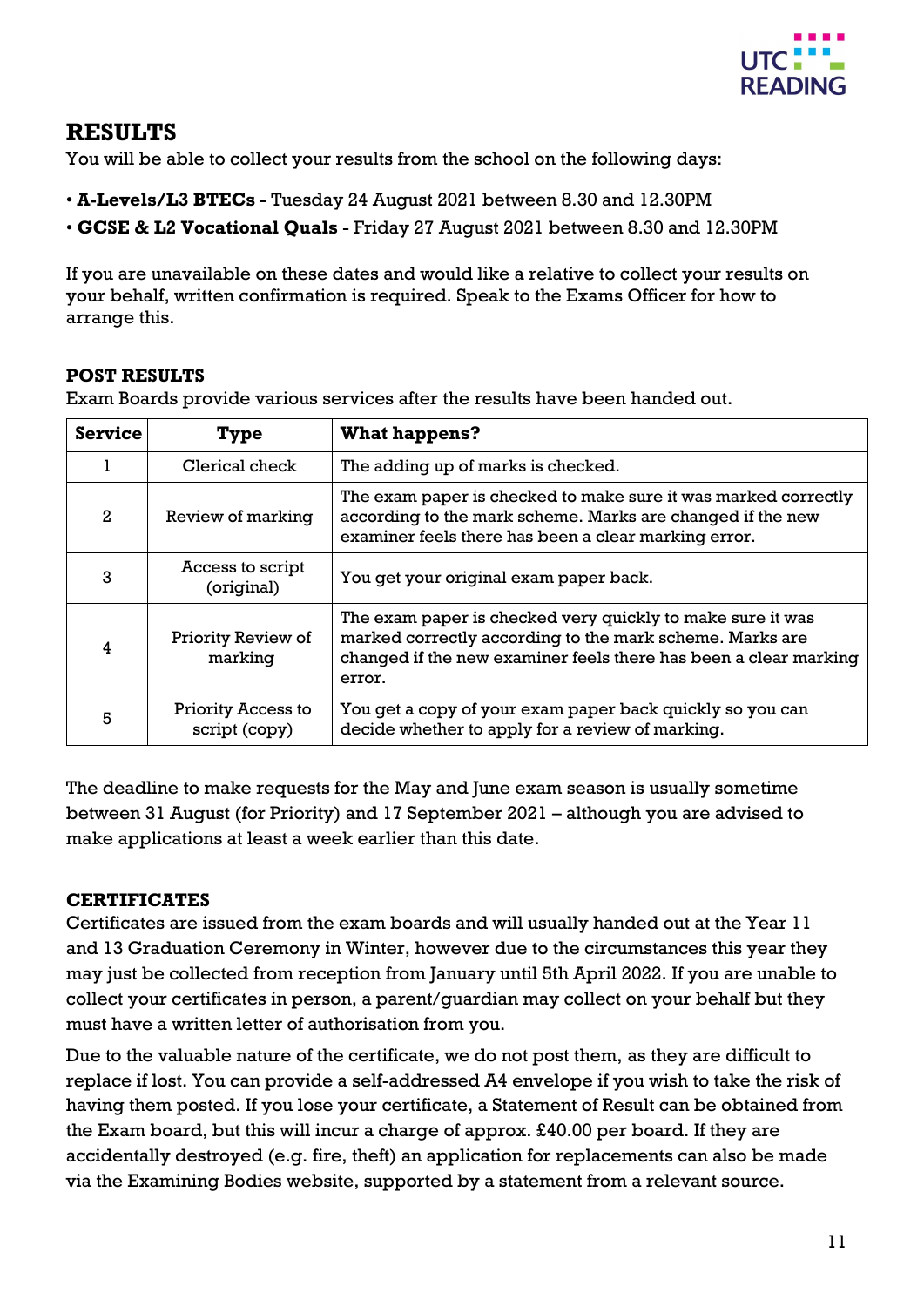

# <span id="page-11-0"></span>**STUDY TIPS**

Starting to think about exams sooner rather than later can make all the difference when it comes to revision, and can have a positive effect on performance and grades. Not only will you have more time to study but you'll be able to adopt a more balanced approach to revision, set clear goals and plan out study sessions in advance.

Here's 7 handy revision tips to help prepare for your exams over the next few months.

#### **1. Set goals**

Setting goals is a great place to start, as this will set the tone for the next few months. Start by writing down the exam subjects you're studying for and the grades you want to achieve. Underneath each subject, write out the list of topics you'll need to understand as well as question formats, techniques and the marking criteria the examiner will be using in the grade band you're aiming for. Doing this will mean you can plan out your study sessions effectively and keep track of the progress you're making.

#### **2. Create a realistic revision timetable**

Building a revision timetable will add structure to your studying and allows you to organise your time in the way that best suits you and your schedule. As you will be mapping out study slots for each topic, if you identify a subject that you want to spend more time on, you can add these extra sessions in. It's also important to create a realistic schedule and know there are limits to how much work can effectively be completed in a day. Balancing leisure and revision equally means you'll be much more productive and motivated in the long run and be able to revise more effectively. Just plan your study time out depending on what works best for you - so if this is 5 out of 7 days a week, or 7 days a week but an hour per day, that's okay- everyone will be slightly different!

#### **3. Understand your learning style**

There isn't a one size fits all way to study as everyone works in different ways. Understanding your learning style and whether you're a visual, auditory or kinaesthetic learner will make revision so much easier! Once you know the method of learning that suits you best, simply tailor each study session by choosing more effective revision techniques that will make remembering and recalling information much easier.

#### **4. Take regular breaks**

Taking regular study breaks is so important when it comes to exam revision. Studying for long periods of time can be counterproductive as the brain becomes tired and you can easily lose focus, meaning you're not actually revising effectively. Instead aim for 30-45 minute sessions with short breaks in between and ideally no more than 4 hours of study per day. This way you'll have much more productive bursts of revision rather than trying to stay alert covering multiple subjects for hours on end.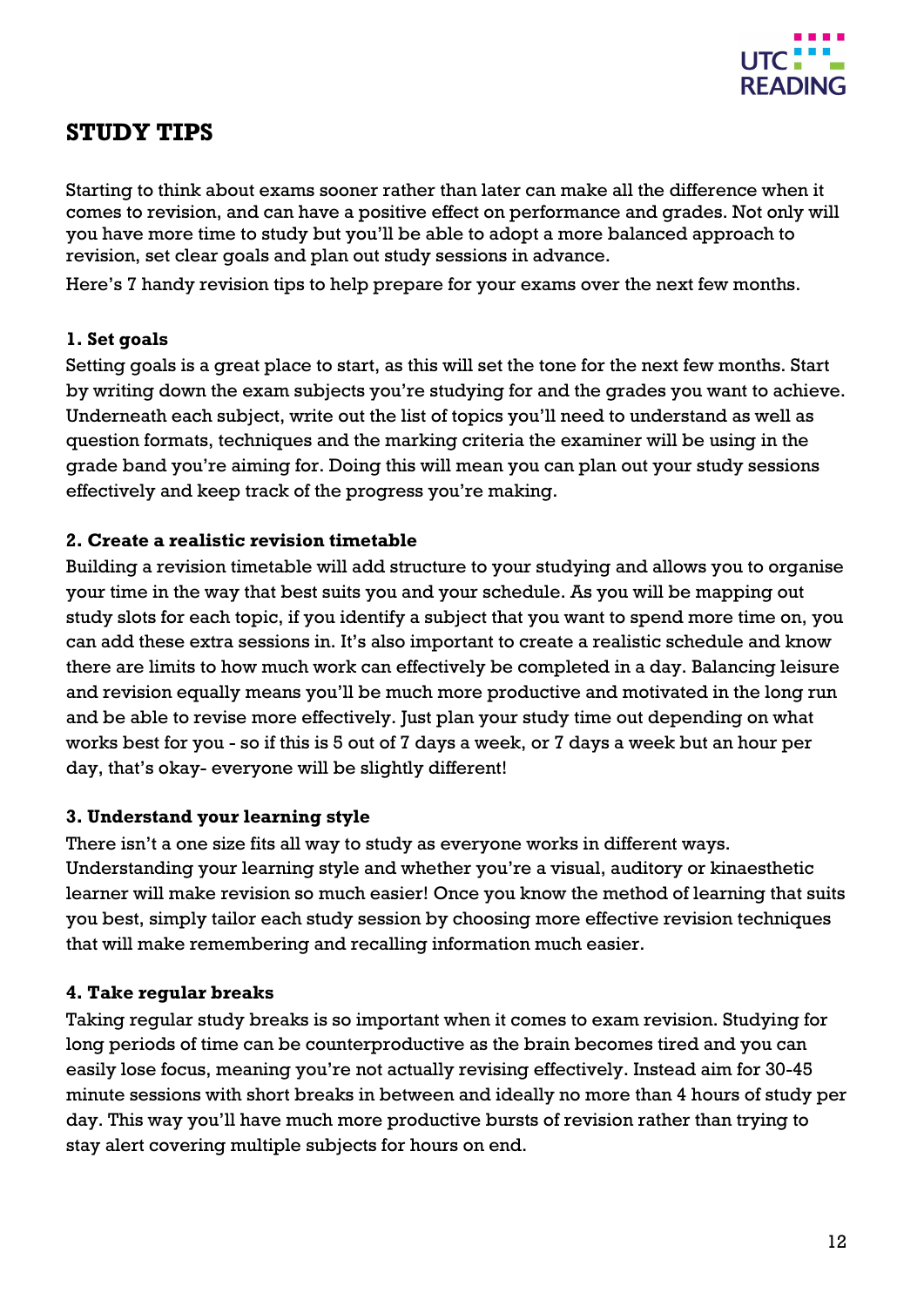

#### **5. Practice papers are your new best friend!**

One of the best revision tips to help you prepare for your exams is to do as many practice papers as you can. They will help you become familiar with the exam format, question style and time restraints, so when it comes to the real thing you'll already know what to expect. Completing old exam papers is also a good way to test your current knowledge and help you identify any areas you're struggling with. Ask your teachers for a few years' worth of papers and schedule one or two a week into your revision timetable.

#### **6. Work in study groups**

If you're finding revision too much to tackle on your own, then working in a study group is a great way to find support. Collaborate with your classmates and create an after-school study club or join a revision group online. Not only will it enrich your learning as you can explore the thoughts and ideas of others, it will also help you improve your communication and collaboration skills. You can quiz each other, share notes, discover new ways of memorising things and explain topics in new ways to each other that may be easier to remember. Sharing knowledge is powerful!

#### **7. Mix it up!**

Mixing up your study habits is a great way to stay motivated, inspired and keep your brain alert and active while revising for your exams. Try alternative methods such as listening to a podcast, watching videos or documentaries, working in a group, creating revision posters, moving to a new study area or using different coloured paper for each set of revision notes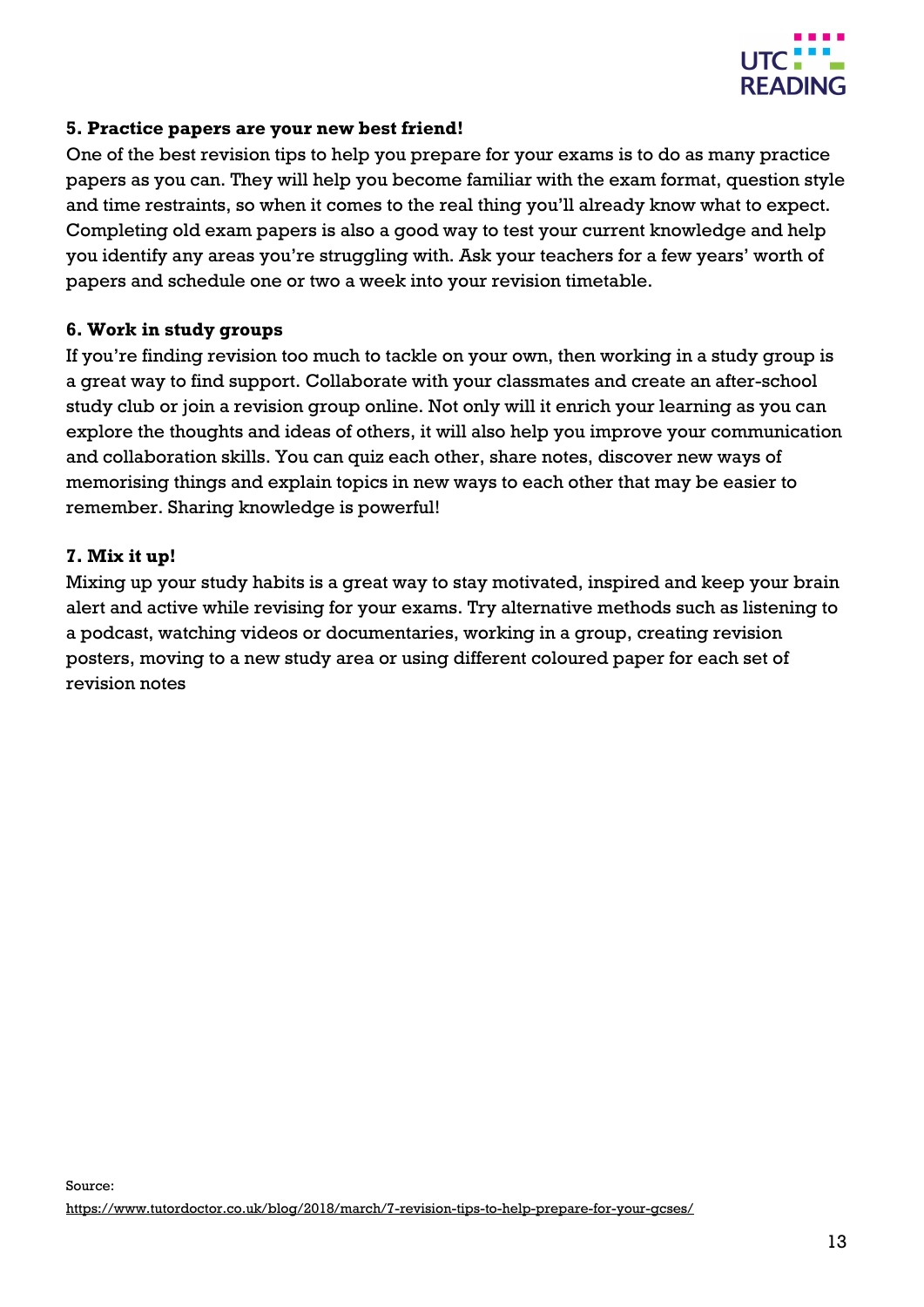

## <span id="page-13-0"></span>**ADVICE**

#### BEFORE YOUR EXAM

Being prepared and doing the work will always help you feel more confident about sitting your exams, so do as much revision as you can. Plan your exam day so you feel in control. List what you need to be doing at what time, including travel and meal times.

#### DURING YOUR EXAM

- If you feel you've forgotten everything, it's probably just nerves. Pause for thirty seconds and take a few deep breaths to help you stay calm.
- **Read the instructions**: make sure you know how many questions to answer.
- Take your time and read all the questions carefully until you understand exactly what is needed.
- Look for the command words. Identify key words before you answer the question.
- Use your answer book to brainstorm and mind-map content or ideas as you go. This will also help jog your memory if you 'draw a blank'.
- Remember to cross out any draft work you don't want marked.
- Use the allocated marks to guide how much time you spend on each answer.
- If you can't answer a question, move on to the next question and come back later.
- **Allow time to check back over your work.**

#### AFTER YOUR EXAM

**RELAX!** Don't think about a finished exam: it's over and you can't change your answers. If you are worried that you have numbered an answer incorrectly, or that an examiner might struggle to read your handwriting, don't be. Examiners make every effort to ensure candidates are awarded the marks that their work merits.

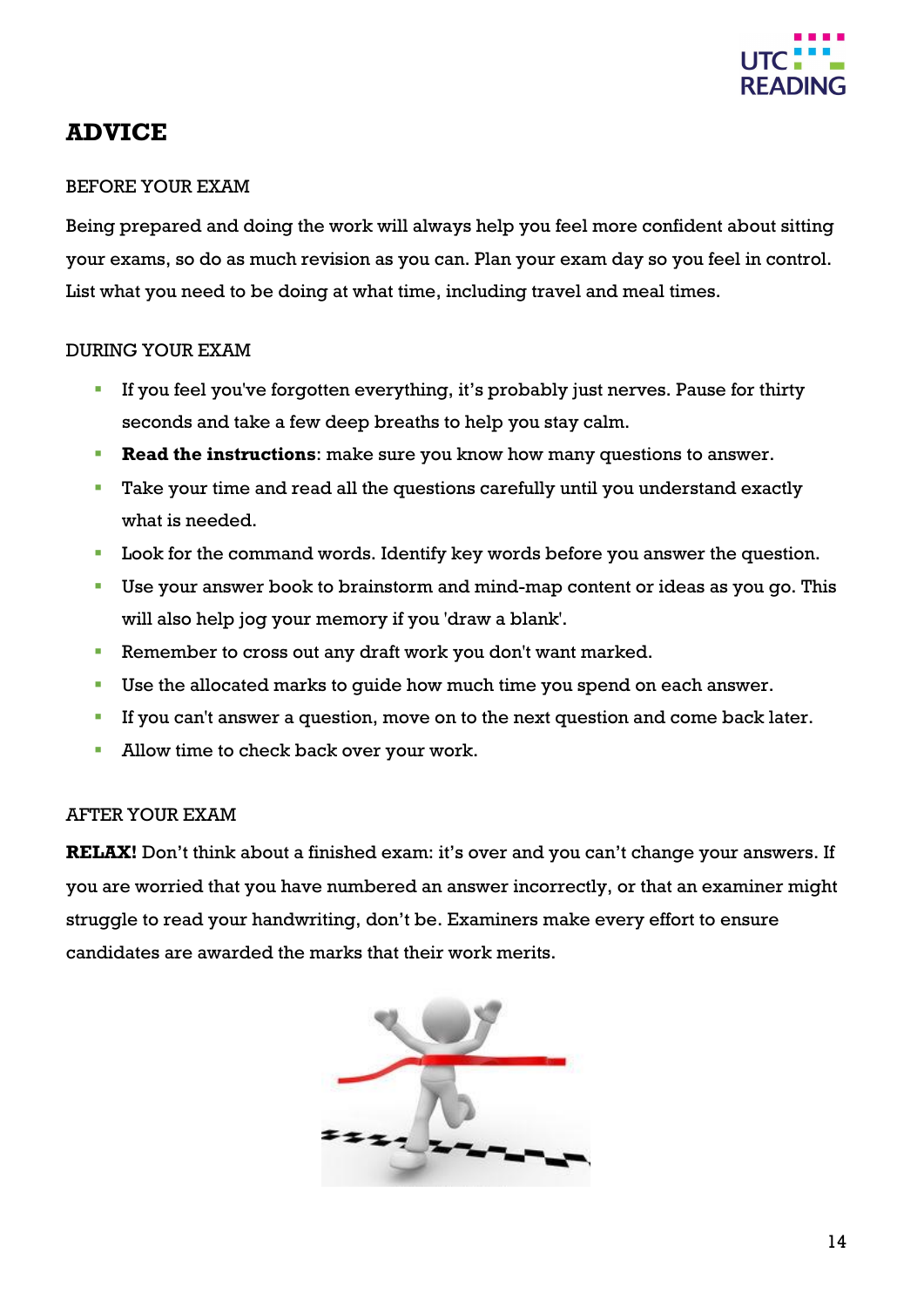

#### **Appendix 1 - JCQ Information for candidates – coursework**

<span id="page-14-0"></span>You **must** read this information if you are undertaking any legacy GCE unitised AS and A-level subjects that contain elements of coursework and/or any Entry Level Certificate and Project qualifications. (click image below)



# **Information for candidates**

CH

**OCR** 

Coursework assessments

Produced on behalf of:

 $AOA^{\square}$  and  $C^{\square}$ 

 $\bullet$  Pearson  $\bullet$   $\bullet$  Pearson  $\bullet$ 

@JCQ<sup>dc</sup> 2020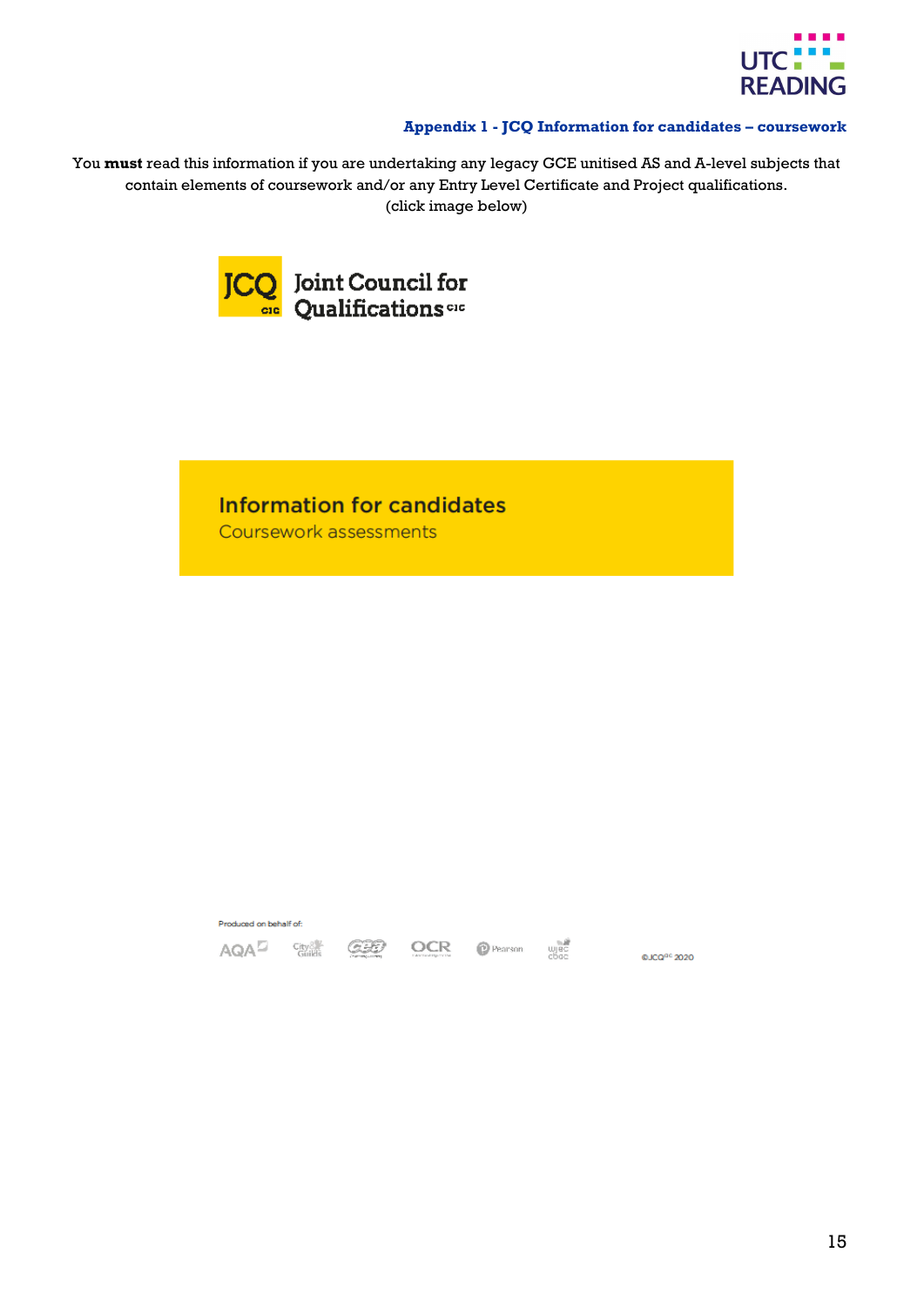

#### **Appendix 2 - JCQ Information for candidates – non-examination assessments**

<span id="page-15-0"></span>You **must** read this information if you are undertaking any GCE and/or GCSE qualifications that contain components of non-examination assessment*.* 

(click image below)



# **Information for candidates**

Non-examination assessments

Produced on behalf of:

AQA<sup>D</sup> OCR OPenson under

@JCQ<sup>dc</sup> 2020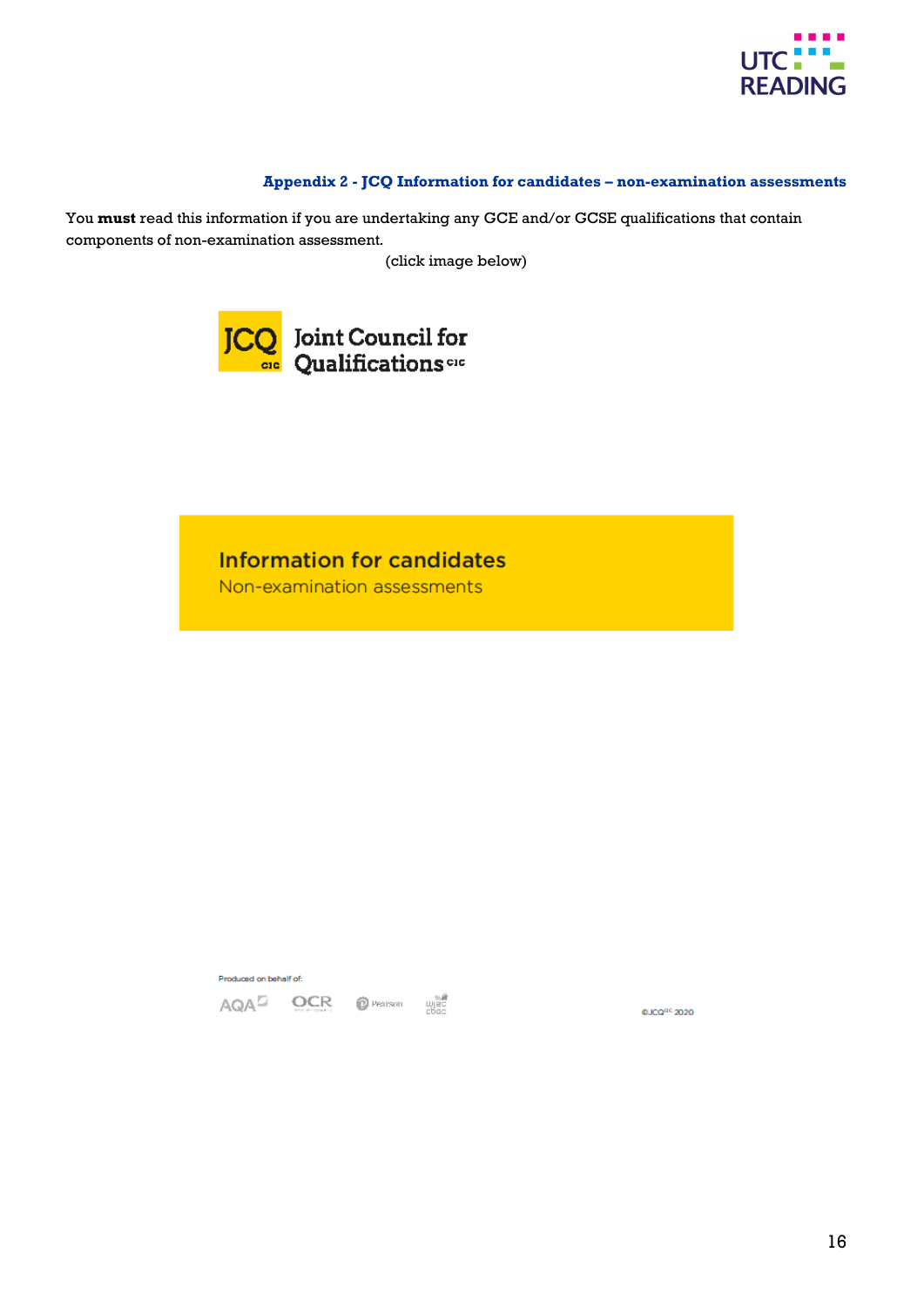

#### **Appendix 3 - JCQ Information for candidates – on-screen tests**

<span id="page-16-0"></span>You **must** read this information if you will be undertaking any externally assessed on-screen tests as part of your qualification(s).

(click image below)



# **Information for candidates**

On-screen tests With effect from 1 September 2020

Produced on behalf of: Pearson uped AQA<sup>D</sup> City<sup>814</sup> 699 OCR @JCQ<sup>dc</sup> 2020

17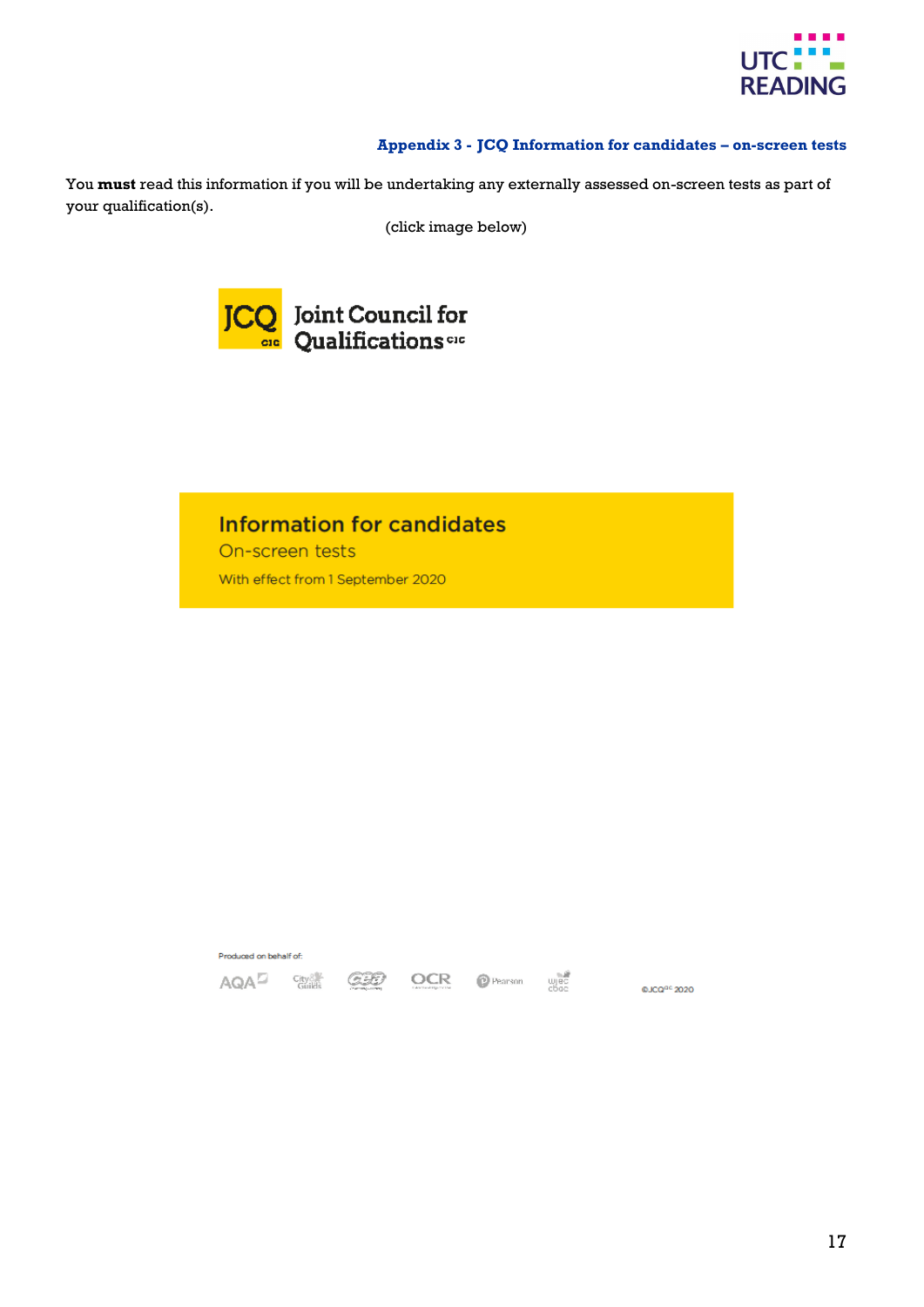

#### **Appendix 4 - JCQ Information for candidates – written exams**

<span id="page-17-0"></span>You **must** read this information before you undertake any externally assessed timetabled written exams.

(click image below)



# **Information for candidates**

Written examinations With effect from 1 September 2020

Produced on behalf of:

AQA<sup>D</sup> ave ŒÐ Pearson ujec<br>Chacken chacker

OCR

@JCQ<sup>dc</sup> 2020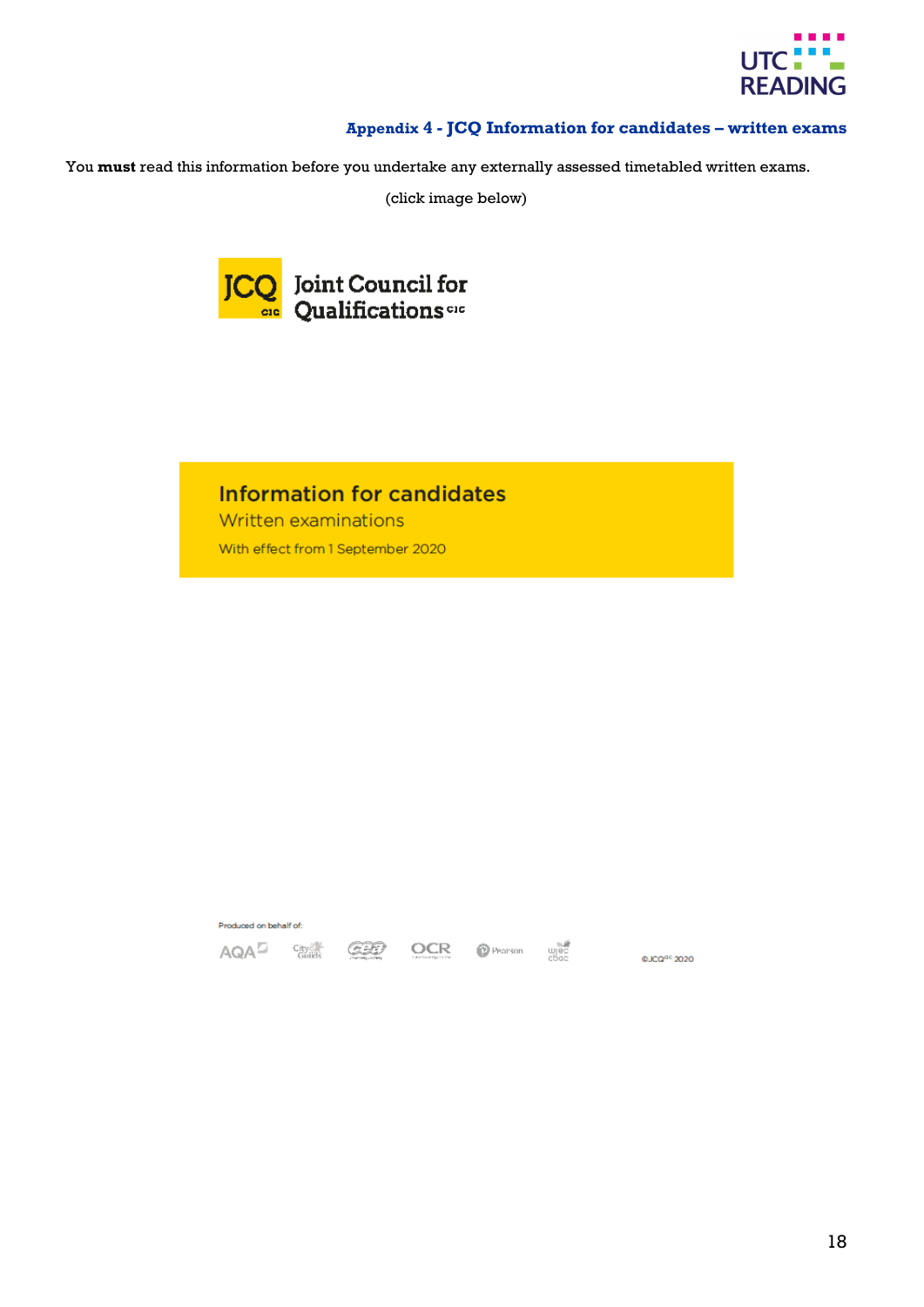

#### **Appendix 5 - JCQ Information for candidates – Privacy Notice**

<span id="page-18-0"></span>You **must** read this information as it informs you how the *"JCQ awarding bodies will process your personal data."* 

(click image below)



#### **Information for Candidates**

#### **Information About You and How We Use It**

You have entered general or vocational qualifications such as GCSE, A-level, functional skills qualifications etc with one or more of the awarding bodies listed above. In order to be able to provide examinations and assessments, the awarding body needs to collect and use information about you. This notice provides you with a high level summary of the information the awarding body is required by law to give you about what happens to that information. For more detail see each awarding body's full Privacy Notice:

| <b>AQA</b>               | https://www.aga.org.uk/about-us/privacy-notice                                |
|--------------------------|-------------------------------------------------------------------------------|
| <b>CCEA</b>              | http://ccea.org.uk/legal/privacy_policy                                       |
| <b>City &amp; Guilds</b> | https://www.citvandquilds.com/help/help-for-learners/learner-policy           |
| <b>NCFE</b>              | https://www.ncfe.org.uk/legal-information                                     |
| <b>OCR</b>               | https://www.ocr.org.uk/about/our-policies/website-policies/privacy-policy/    |
| Pearson                  | https://gualifications.pearson.com/en/about-us/gualification-brands/gdpr.html |
| <b>WJEC</b>              | https://www.wjec.co.uk/home/privacy-policy/                                   |

#### Who we are and how to contact us

Each awarding body is a separate organisation. Your school or examination centre will be able to confirm to you which awarding body is delivering each qualification you are undertaking and you will receive a statement confirming what qualifications you have been entered for and which awarding body. You will find links to each awarding body's website and information on how to contact them here: https://www.ica.org.uk/contact-o serc/

Information about you and from where it is obtained

Each awarding body whose qualifications you enter will need to use a variety of information about you. This includes obvious identification details such as your name, address, date of birth and your school or examination centre. It also includes information about your gender, race and health, where appropriate. This information is provided by you or your parents/guardians and/or by your school or examination centre.

Each awarding body will create certain information about you such as a candidate number, examination results and certificates.

You will find further information about this in the awarding bodies' full Privacy Notice (see links above) or by contacting the awarding body (see above).

 $\ddot{\mathbf{1}}$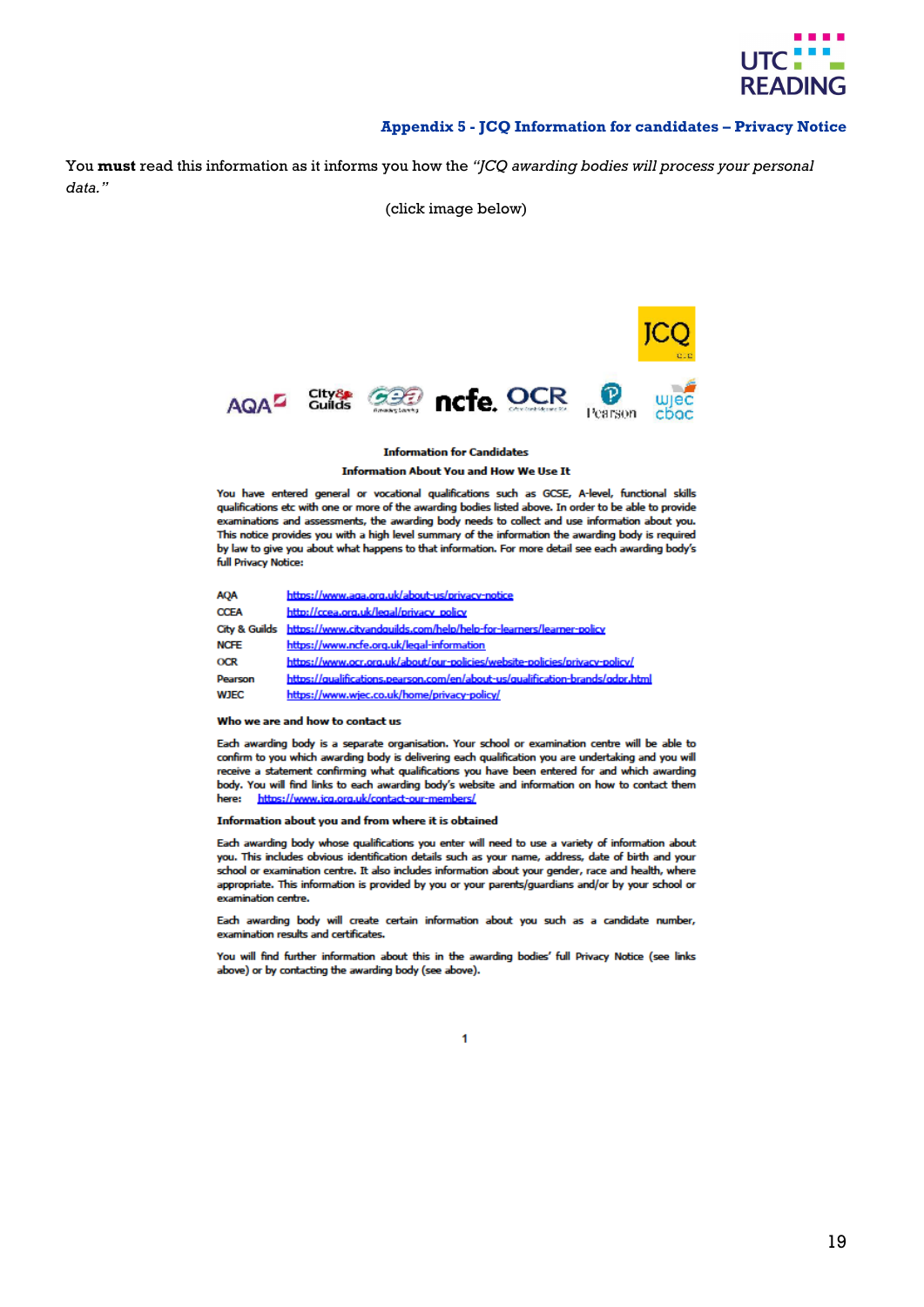

#### **Appendix 6 - JCQ No Mobile Phones poster**

<span id="page-19-0"></span>This poster will be displayed outside each exam room. You **mus**t note that *"Possession of unauthorised items, such as a mobile phone, is a serious offence and could result in DISQUALIFICATION from your examination and your overall qualification."*



**AOA** City & Guilds **CCEA** 

**OCR** 

Pearson **WJEC** 

# **NO MOBILE PHONES SMARTWATCHES MP3/4 PLAYERS**

**NO POTENTIAL TECHNOLOGICAL/WEB ENABLED SOURCES OF INFORMATION** 



Possession of unauthorised items, such as a mobile phone, is a serious offence and could result in

# **ICATION**

from your examination and your overall qualification.

This poster must be displayed in a prominent place outside each examination room.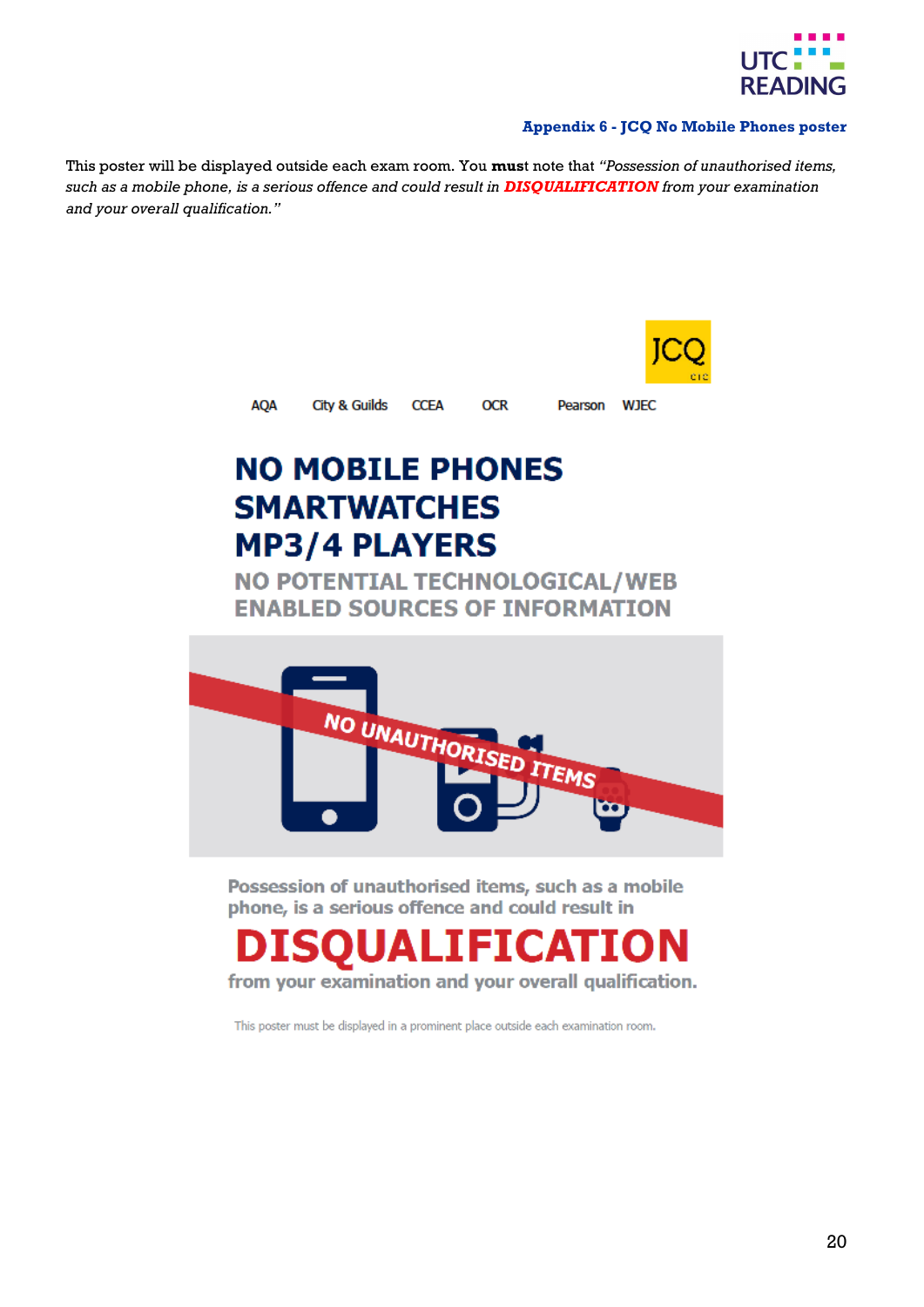

#### **Appendix 7 - JCQ Warning to Candidates poster**

<span id="page-20-0"></span>This poster will be displayed outside each exam room. You **must** note all the warnings.



@JCQ 2020 - Effective from 1 September 2020